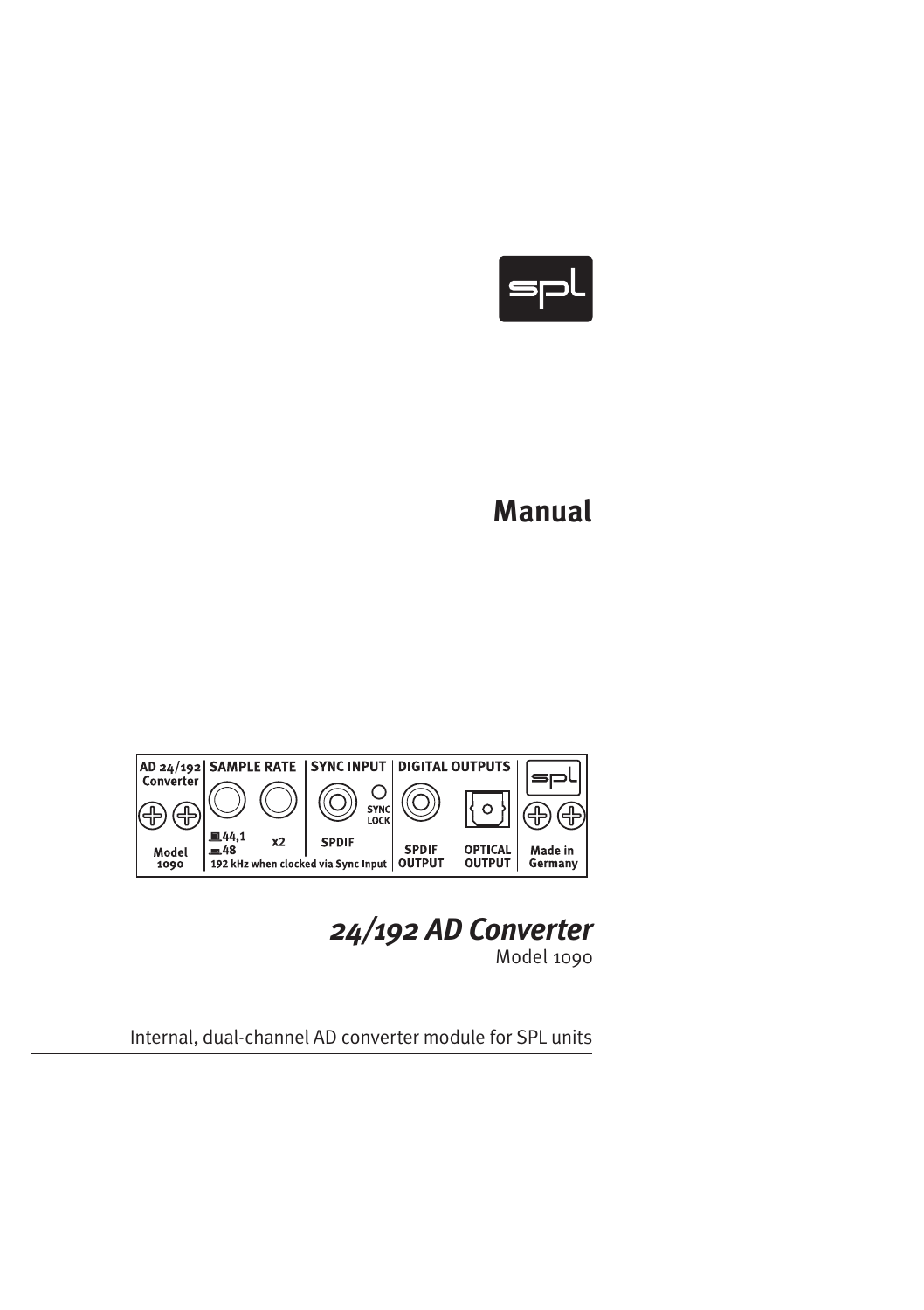Version 1.0 – 1/2011 Designer: Jens Gronwald, Mario Michel

This manual contains a description of the product. It in no way represents a guarantee of particular characteristics or results of use. The information in this document has been carefully compiled and verified and, unless otherwise stated or agreed upon, correctly describes the product at the time of packaging with this document.

Sound Performance Lab (SPL) continuously strives to improve its products and reserves the right to modify the product described in this manual at any time without prior notice. This document is the property of SPL and may not be copied or reproduced in any manner, in part or fully, without prior authorization by SPL.

SPL electronics GmbH Sohlweg 80 41372 Niederkruechten Germany Tel. +49 (0)2163 983 40 Fax +49 (0)2163 983 420 Email: info@spl.info Website: spl.info

*© 2011 SPL electronics GmbH. All rights reserved. Names of other companies and their products are trademarks of their respective owners.*

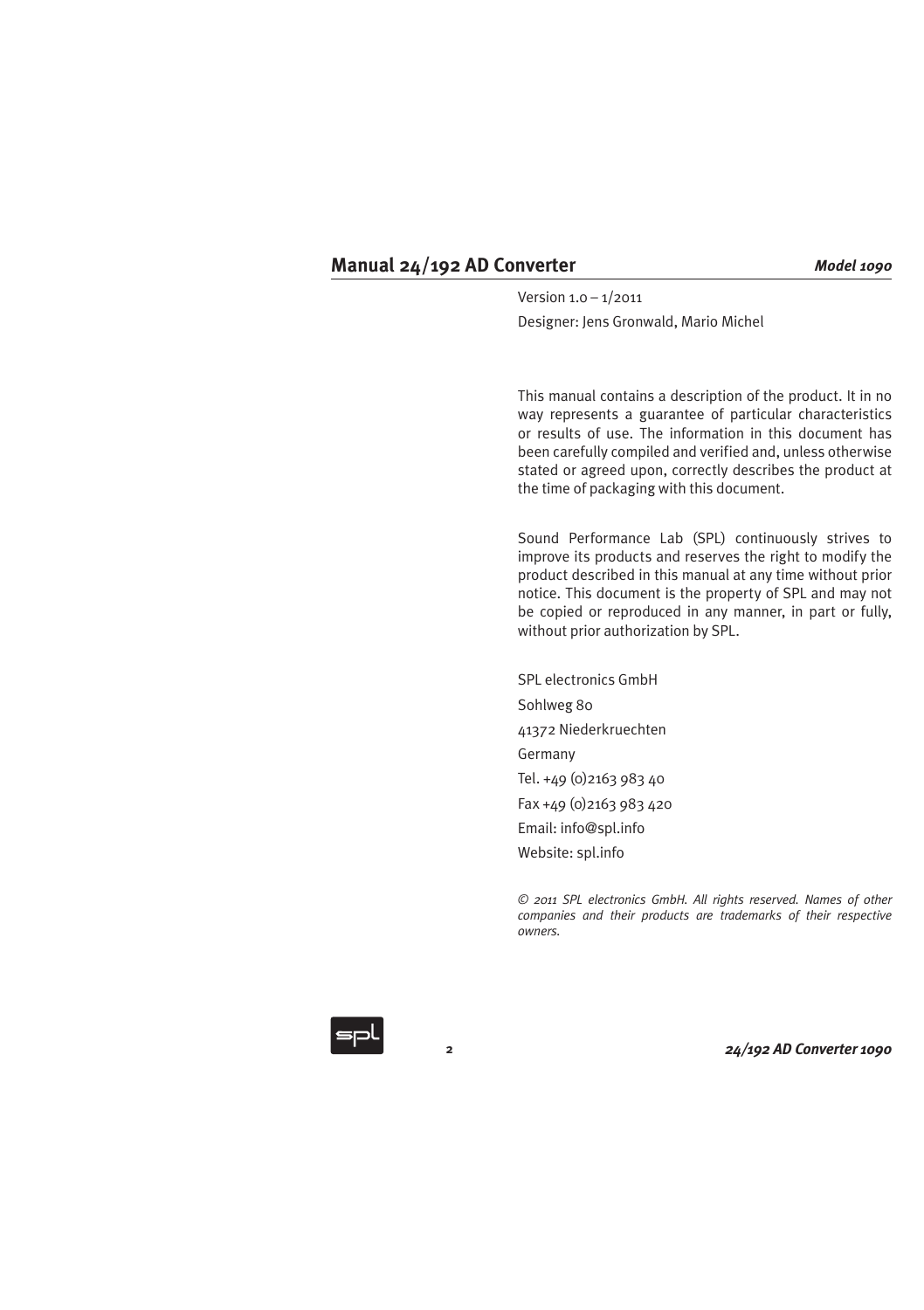| Safety instructions                                                                                                                                     | 4      |
|---------------------------------------------------------------------------------------------------------------------------------------------------------|--------|
| <b>Product features</b>                                                                                                                                 | 4      |
| Scope of delivery                                                                                                                                       | 5      |
| <b>Installation</b><br>General Instructions, Adaptor plate<br>Step-by-step                                                                              | 5<br>6 |
| <b>Connections &amp; Operation</b><br>SYNC INPUT, Sample Rate<br>Double S/P-DIF output RCA and optical,<br>Additional input with single-channel devices | 8<br>9 |
| <b>Technical Specifications</b>                                                                                                                         | 10     |
| Your Notes                                                                                                                                              | 11     |

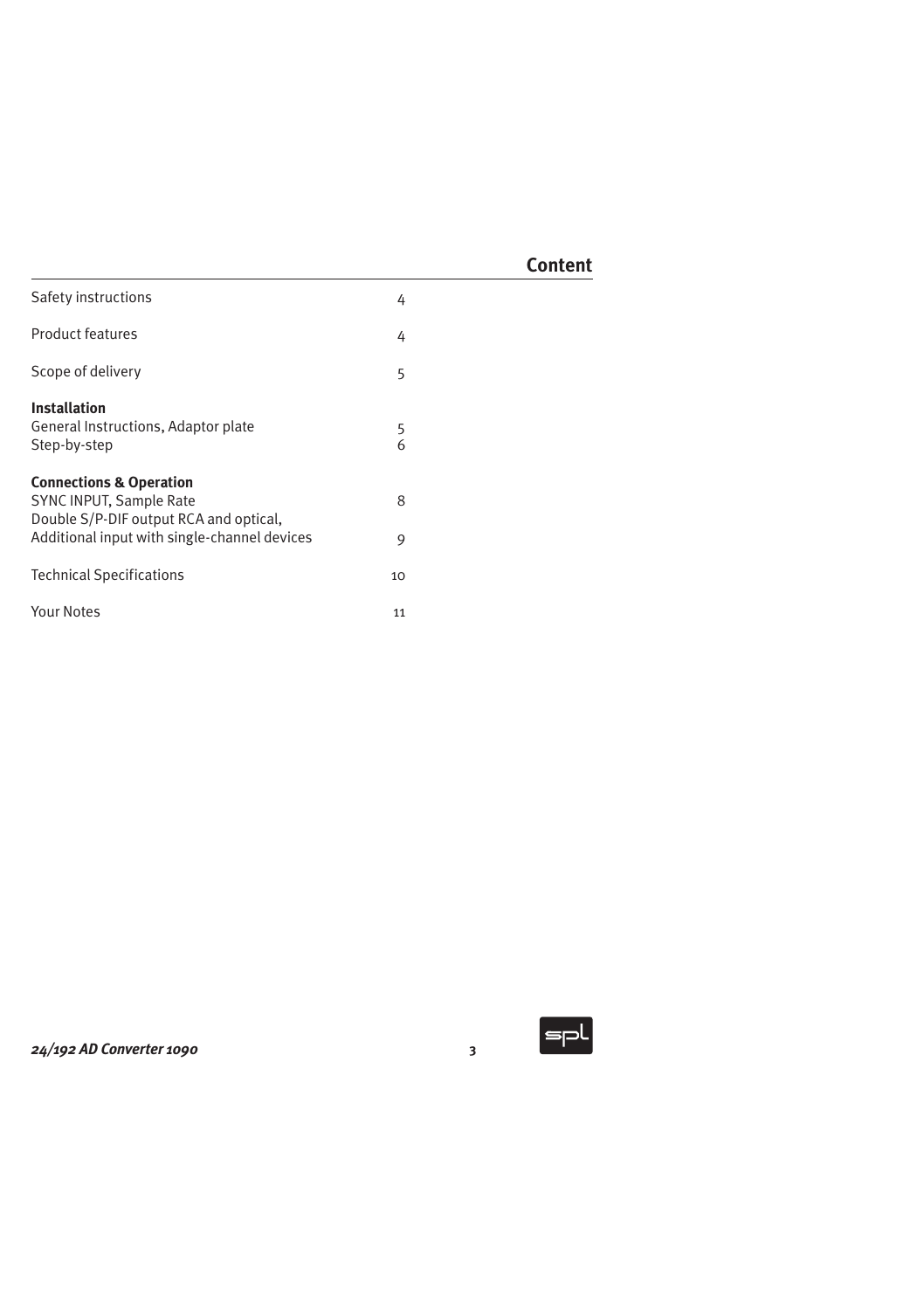- Please refer to the safety instructions in the manual of the unit in which you will be installing the converter.
- When installing the converter, carefully follow the instructions beginning on page 5. If you are uncertain, please ask a qualified technician or your SPL dealer for assistance.

# **Product Features**

The Analog/Digital Converter Module 1090 is an optional digital output for compatible SPL units with a plug-andplay design for easy installation. It offers an S/P-DIF output with both coaxial and optical connectors in parallel.

The heart of the module is a  $24$ -bit converter with a variable sample rate of up to 192 kHz. Highly accurate quartz oscillators ensure a clean, low-jitter master clock.

The internal sample rate can be switched between 44.1, 48, 88.2 and 96 kHz. Other sample rates (32, 176,4 and 192 kHz are set by external syncronization.

The converter can be synced to other digital devices via a S/P-DIF input.

The internal oscillators are automatically disabled when an external clock signal is present to prevent interference.

An extremely effective voltage stabilizing circuit ensures that the converter continuously receives sufficient and stable voltage – an important prerequisite for clean, transparent audio.

The compact design of the input stage guarantees the shortest possible signal path to the converter. Overdimensioned grounding surfaces on both sides of the circuit board effectively reduce interference and ensure optimal separation between analog and digital components.

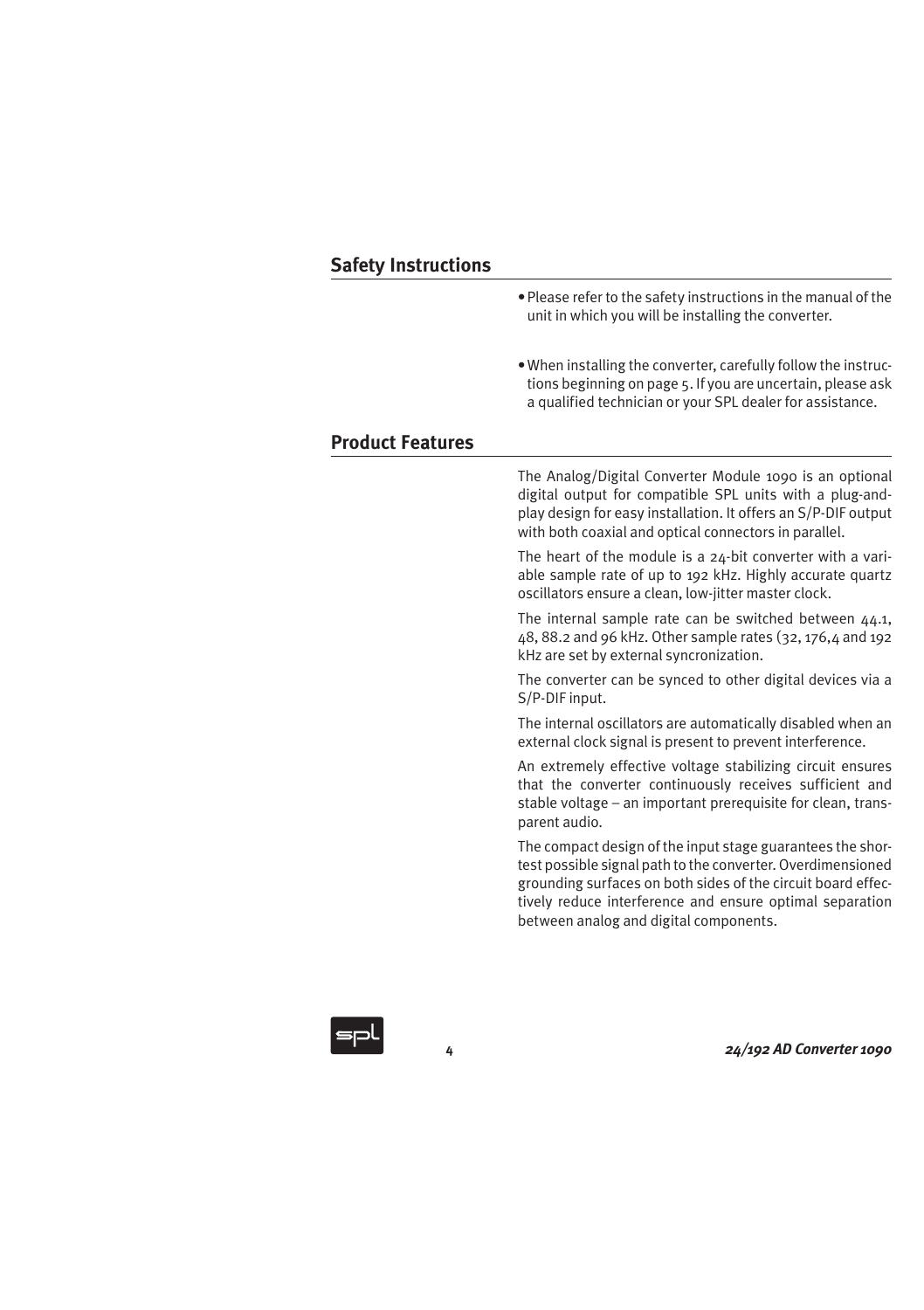- AD Converter Module 1090
- Two each M3 screws, nuts and washers
- Adaptor plate
- • Manual

# *General Instructions/Adaptor Plate* **Installation**

The AD Converter Module 1090 is designed strictly as an option for compatible SPL devices. If you are not a technician or do not have sufficient experience with electronic repairs or modifications, we highly recommend that you ask a technician or your SPL dealer for assistance.

- $\bullet$  Before installing the module, discharge any static electricity by deactivating the ground lift switch on the rear panel of the respective SPL device and touching the unit's casing.
- Disconnect the power cable as well as any other cables from the SPL unit.
- Handle the converter module with care, avoiding contact with the components. Hold the module by the panel or the edges of the circuit board only. Avoid any force or pressure when connecting the module to the device.

# **Adaptor Plate**

In some cases the module must be attached to the adaptor plate using the included M3 screws, washers and nuts before it can be mounted in the rear-panel option slot on an SPL device.



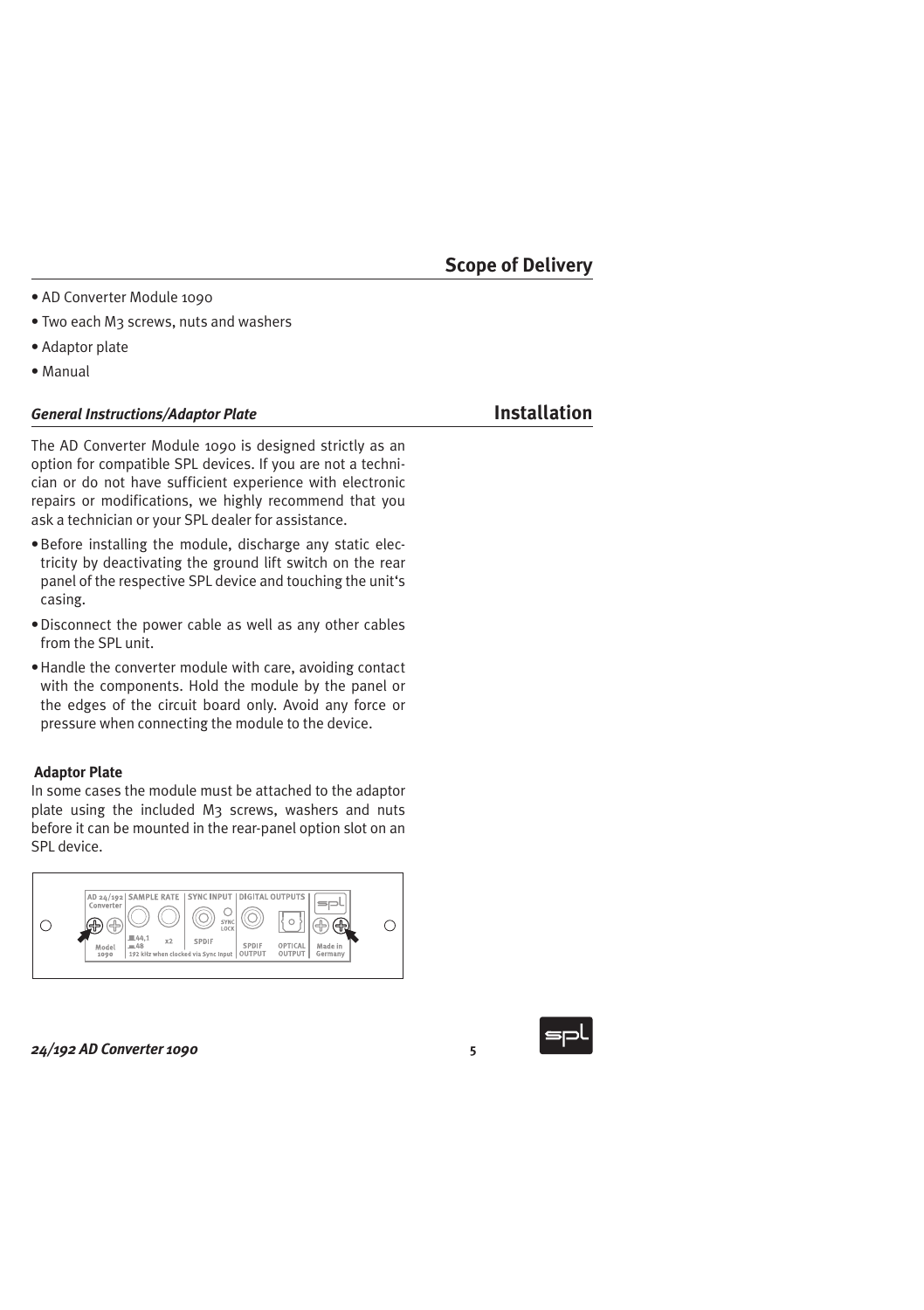**Step 1:** Place the converter module on the top of the device as illustrated. Remove the screws and then the cover of the option slot on the device's rear panel.



**Step 2:** Remove the strap holding the cable from the inside of the slot cover. You may have to (carefully) cut through the silicone drop.



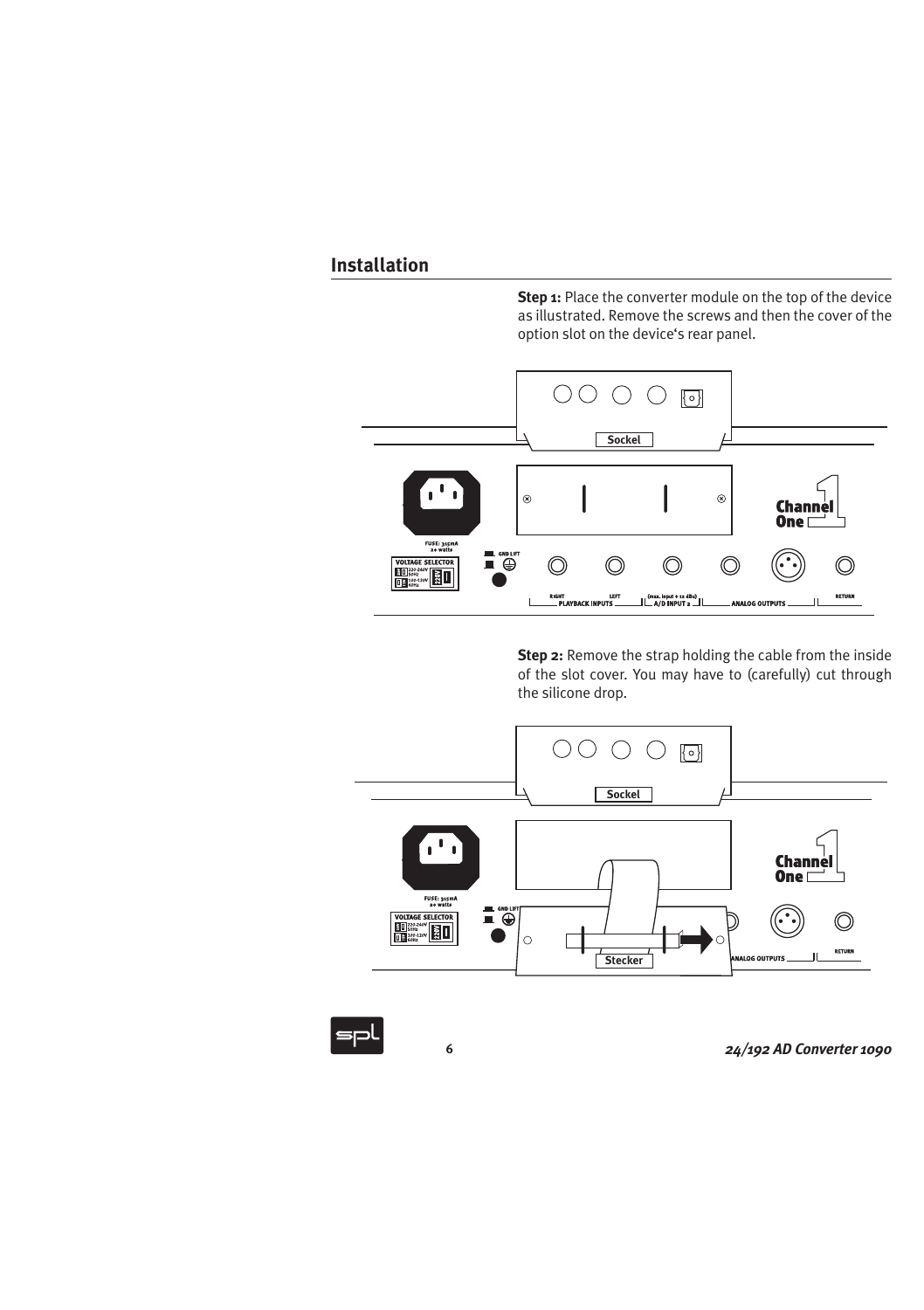**Step 3:** Carefully and without twisting it, plug the cable from the device into the slot on the converter module. The plug only fits in one way into the slot.



 **Step 4:** Without turning it, insert the module into the device (circuit board upwards) and fasten it using the screws from the optional slot cover.

Your new converter module is now ready for operation.



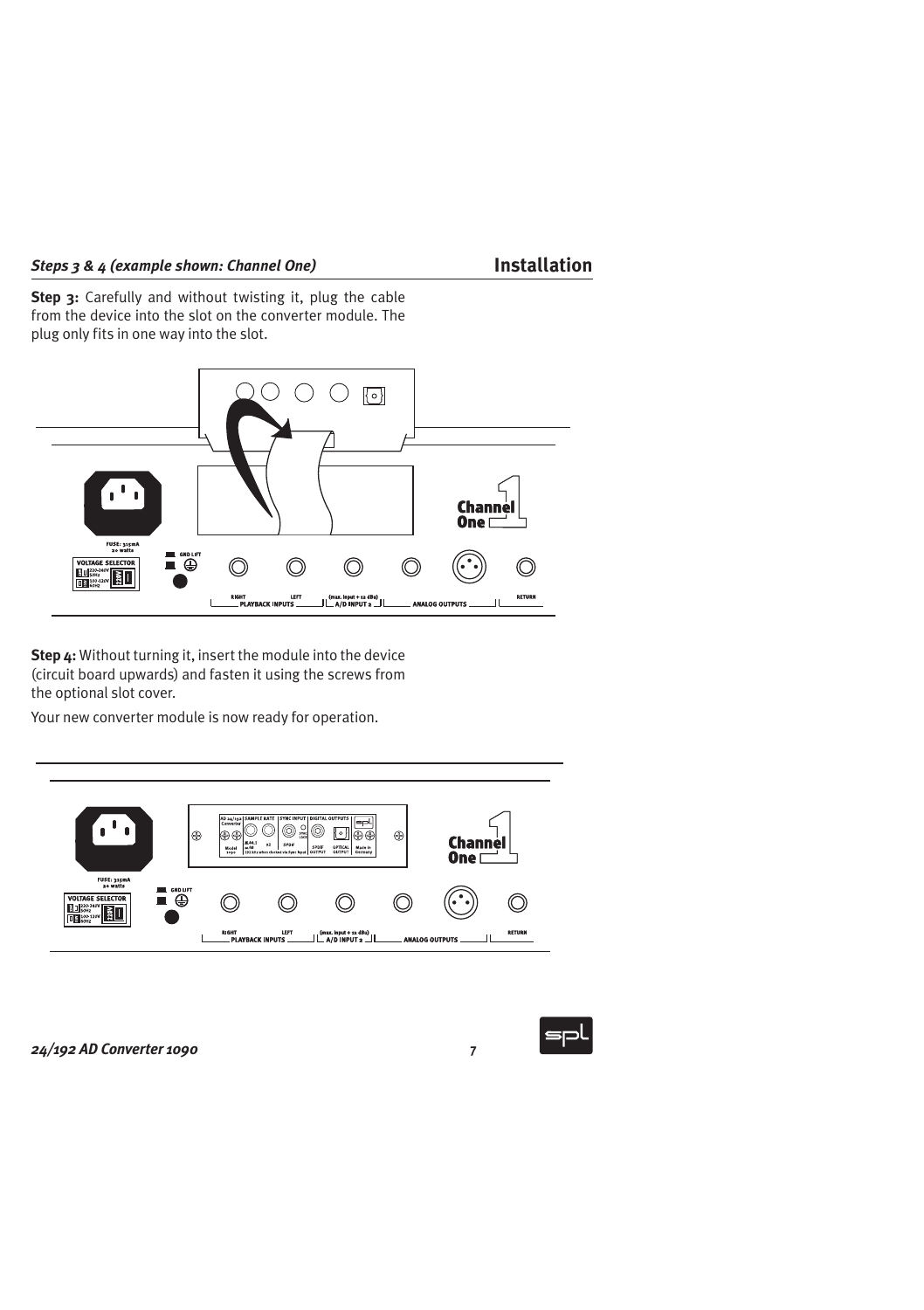# **SYNC INPUT**

The SYNC input allows you to feed an external signal into the converter to control the sample rate. Please note that it is not an audio signal input – an AD converter cannot be used for DA conversions.

Connect an S/P-DIF output from your master source (sound card, interface) to the SYNC INPUT. The sync signal is always present, also if no audio signal is present at the S/P-DIF output.

The 1090 is not equipped to accept Word Clock for synchronization.

If a valid signal is present, the converter automatically conforms to the sample rate received at the SYNC input. A yellow LED illuminates to display a valid sync signal. The internal oscillators are automatically disabled when an external clock signal is present to prevent interference.

If the sync signal is no longer present (e.g. in the case of a dropout), the converter automatically reverts to the sample rate that was previously selected.

## **Sample Rate Selection**

The AD Converter Module 1090 allows you to select one of the following internal sample rates: 44.1, 48, 88.2 and 96 kHz.

The "44.1/48" button serves to chosse between 44.1 and 48 kHz (not actuated: 44.1 kHz; actuated: 48 kHz). The "x2" button doubles one of the sample rates that were selected with the " $\Delta\Delta$ ,1/ $\Delta$ 8" button – this way you can select 88.2 or 96 kHz respectively.

Other sample rates (32, 176,4 and 192kHz) can only be used via external sync signals (see above, SYNC INPUT).

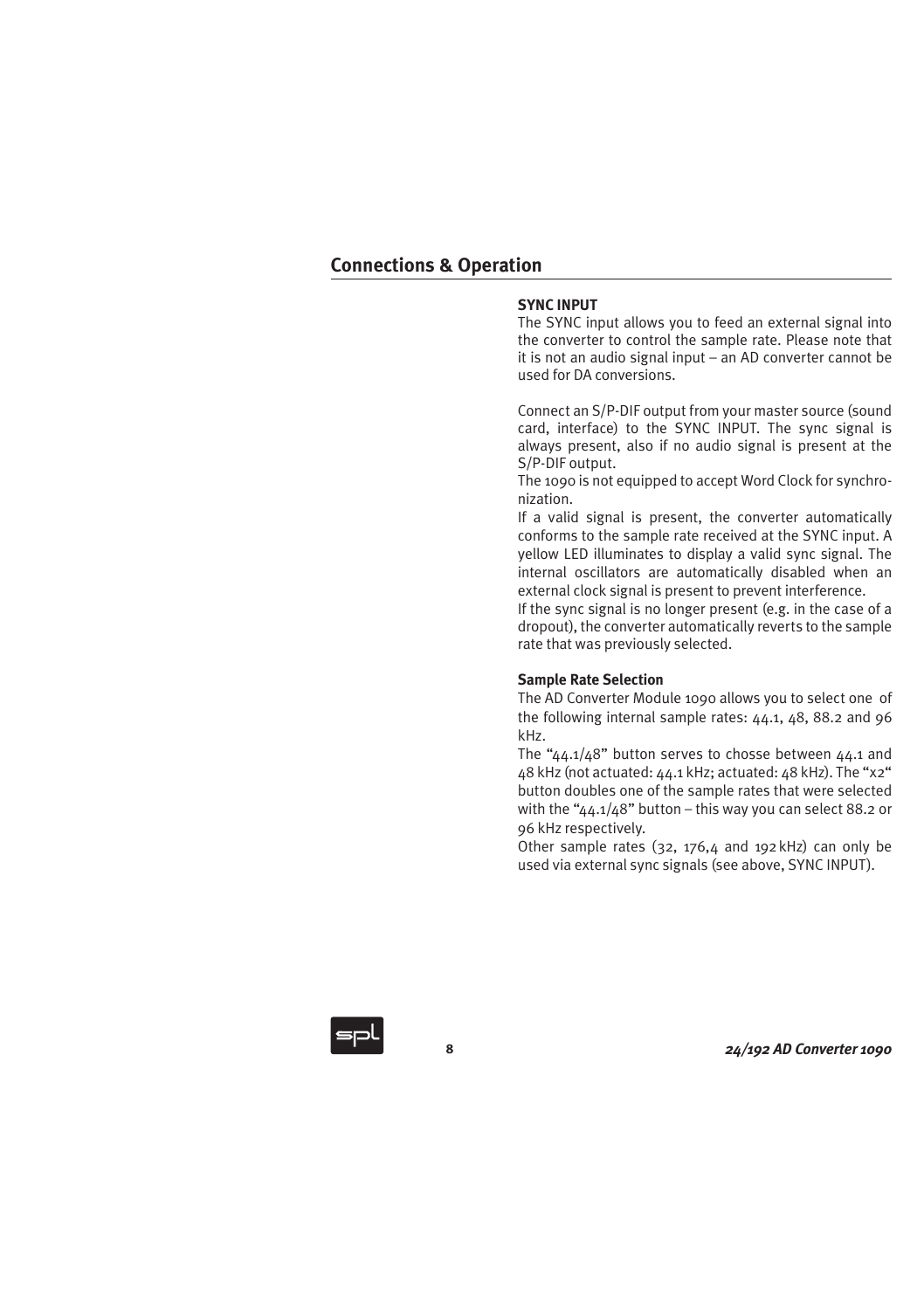# **Double S/P-DIF output: RCA and optical**

The converted signal is routed to both the RCA and optical output. Both outputs can be used simultaneously. The digital signal is transferred in professional S/P-DIF format. If the receiving device does not connect properly with the AD converter module 1090, check if the receiving device supports professional format (some consumer units for example do not).

### **Additional input with single-channel devices**

If the AD Converter Module 1090 is installed in a singlechannel SPL device such as the GainStation 1, Frontliner, ChannelOne or TrackOne, the second channel of the stereo converter can be used via the additional analog AD converter input on the device's rear panel. This allows you to route two preamps or channel strips through one converter, or route any other single-channel analog signal to the converter's second channel. For additional information please see the manual for the SPL device you are upgrading.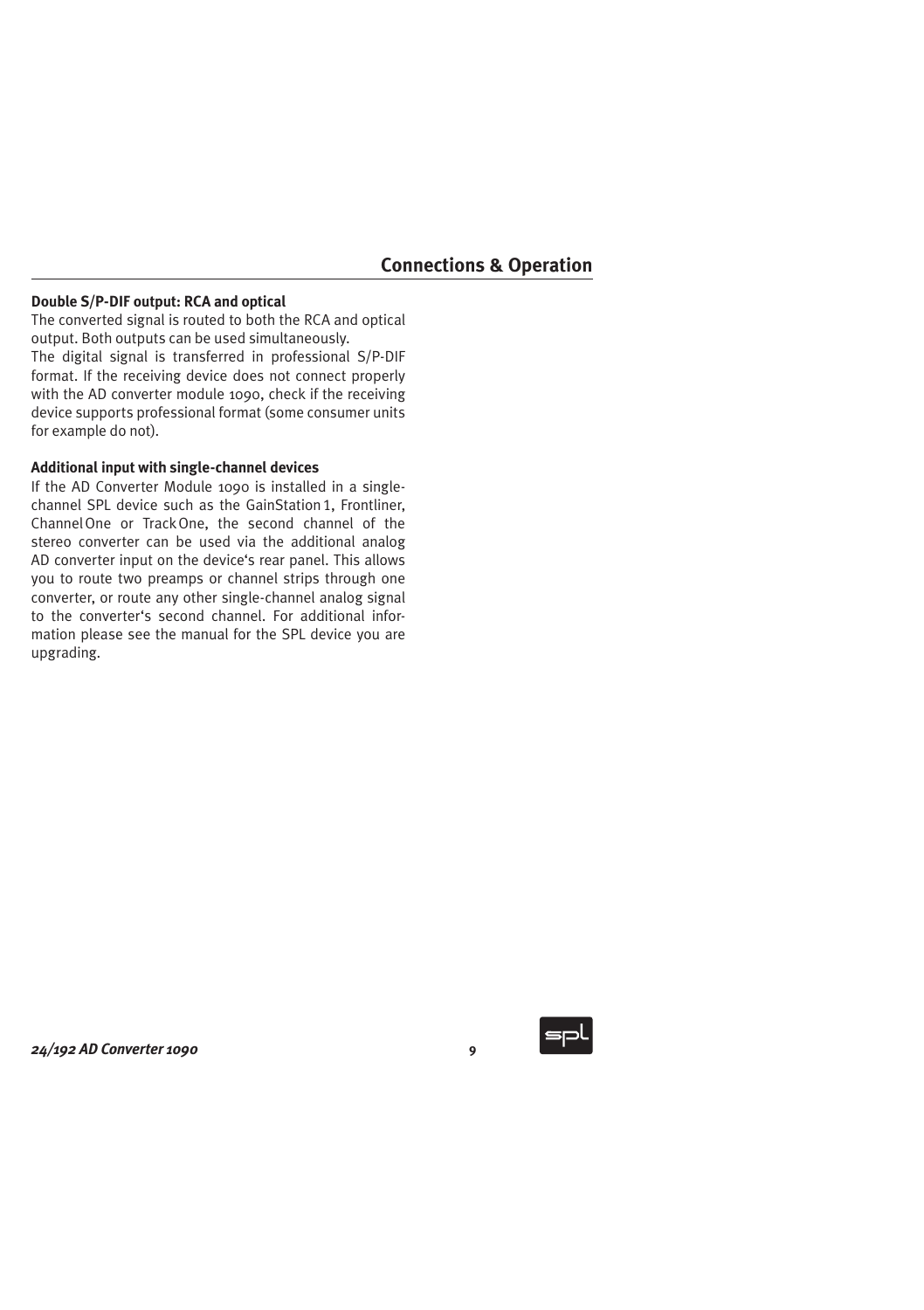| Internal sample rates:                                    | 44.1, 48, 88.2, 96 kHz                                        |  |  |
|-----------------------------------------------------------|---------------------------------------------------------------|--|--|
| External sample rates:                                    | 32 kHz, 176,4 kHz and 192 kHz                                 |  |  |
| Dynamic range:                                            | 112 dB (A-weighted)                                           |  |  |
| THD+N (@-1 dBFS/1 kHz):                                   | 0,0007%                                                       |  |  |
| Frequency response (48 kHz):                              | 10 Hz-22kHz, ±0.2 dB                                          |  |  |
| Jitter (average; 700 Hz-100 kHz):                         | <300 ps                                                       |  |  |
| Stop band attenuation: - 105 dB @48 kHz; - 102 dB @96 kHz |                                                               |  |  |
| 0 dBFS:                                                   | $= +15$ dBu                                                   |  |  |
| Power consumption +15 V:                                  | max. 115 mA                                                   |  |  |
| Power consumption -15 V:                                  | max. 17 mA                                                    |  |  |
| Dimensions (W x H x D):                                   | 100 X 27 X 76 mm<br>$(3.94 \times 1.06 \times 3 \text{ in.})$ |  |  |
| Weight:                                                   | $68$ g $(2.39)$ oz.)                                          |  |  |

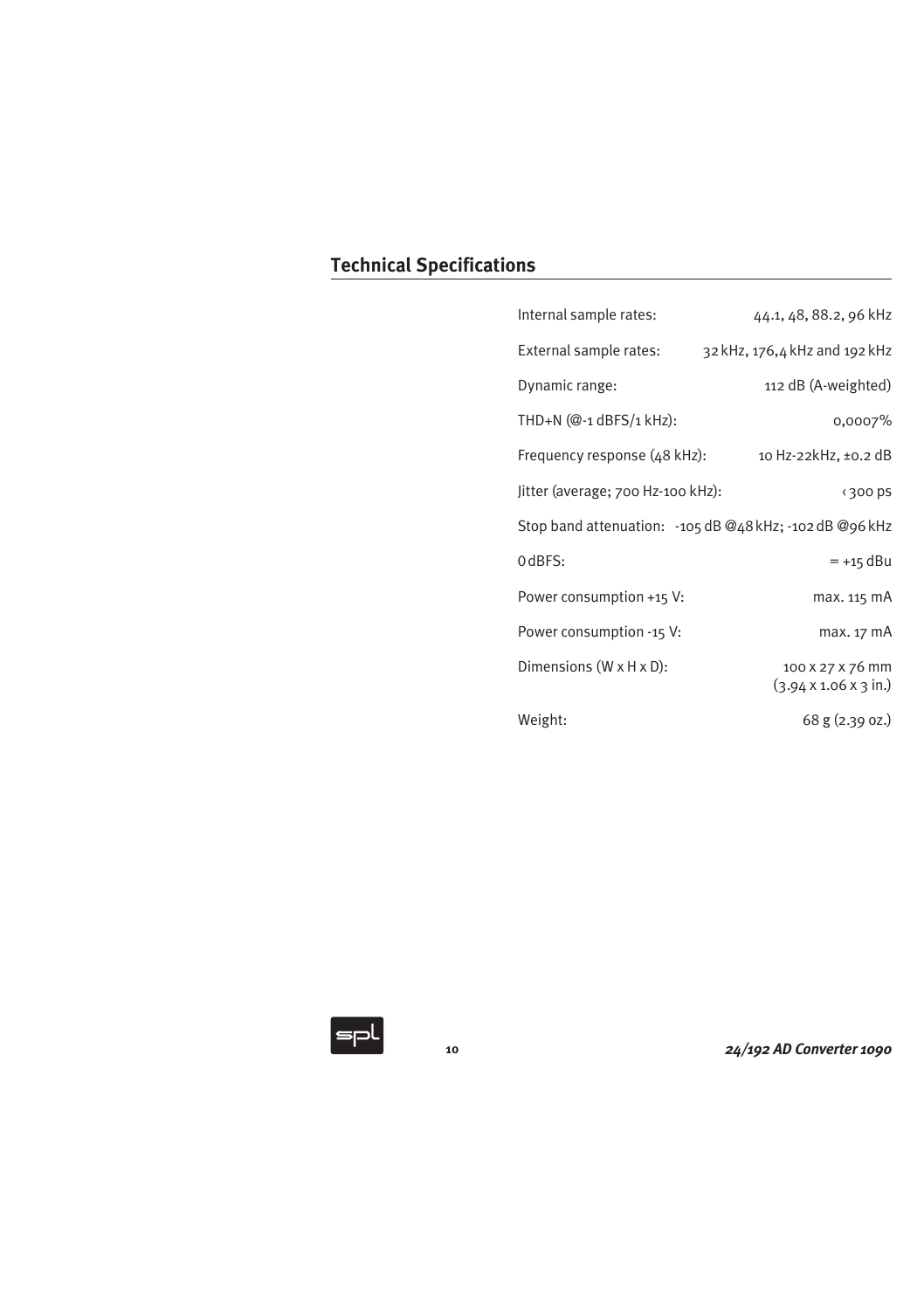